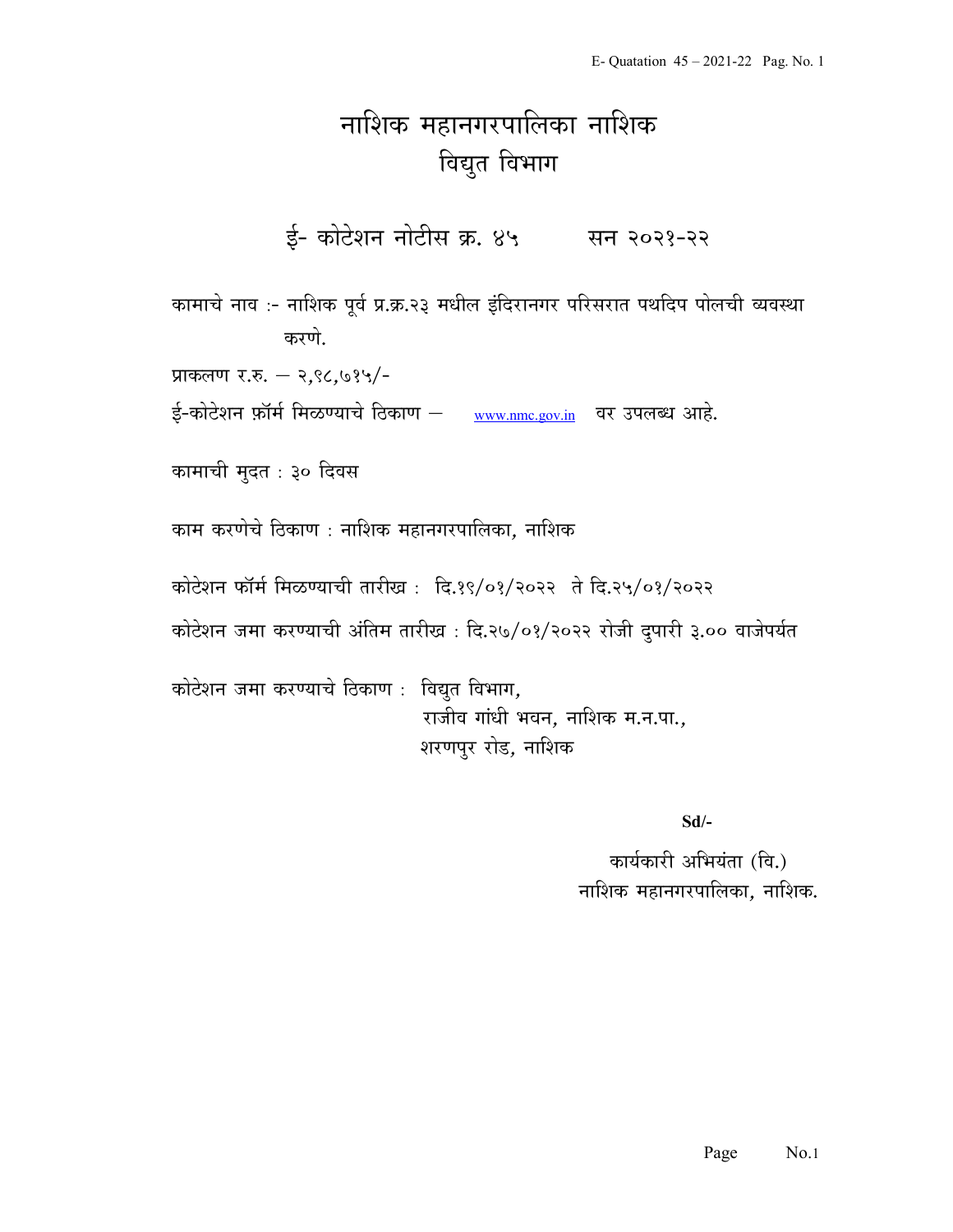| <b>NASHIK MUNICIPAL CORPORATION</b>         |                                                                                                                                                        |                            |                                                                                                                                                                                                                                                                                                                                                                                                           |
|---------------------------------------------|--------------------------------------------------------------------------------------------------------------------------------------------------------|----------------------------|-----------------------------------------------------------------------------------------------------------------------------------------------------------------------------------------------------------------------------------------------------------------------------------------------------------------------------------------------------------------------------------------------------------|
| Rajiv Gandhi Bhavan, Sharanpur Road, Nashik |                                                                                                                                                        |                            |                                                                                                                                                                                                                                                                                                                                                                                                           |
| <b>Electrical Department</b>                |                                                                                                                                                        |                            |                                                                                                                                                                                                                                                                                                                                                                                                           |
|                                             | <b>DETAILED 'E' Quotation form No. 45 of Year 2021-22</b>                                                                                              |                            |                                                                                                                                                                                                                                                                                                                                                                                                           |
|                                             | NASHIK MUNICIPAL CORPORATION, (NMC), NASHIK, invites 'E' Quotation form                                                                                |                            |                                                                                                                                                                                                                                                                                                                                                                                                           |
|                                             | <b>PERCENTAGE RATE Quotation</b> from firms/companies having requisite qualifications & experience                                                     |                            |                                                                                                                                                                                                                                                                                                                                                                                                           |
|                                             | as per qualification criteria.                                                                                                                         |                            |                                                                                                                                                                                                                                                                                                                                                                                                           |
| 1)                                          | <b>NAME OF WORK</b>                                                                                                                                    |                            | Supply and Erecting street light pole at Indira<br>Nagar and various palces in P.No. 23 Nashik<br>East Div.                                                                                                                                                                                                                                                                                               |
| 2)                                          | <b>SCOPE OF WORK</b>                                                                                                                                   | $\ddot{\cdot}$             | Supply and Erecting street light pole at Indira<br>Nagar and various palces in P.No. 23 Nashik<br>East Div.                                                                                                                                                                                                                                                                                               |
| 3)                                          | <b>ESTIMATED COST PUT TO Quotation</b>                                                                                                                 | $\ddot{\cdot}$             | Rs. Eastimate Rs. 2,98,715/- (Inclusive GST)                                                                                                                                                                                                                                                                                                                                                              |
| 4)                                          | DATE OF ISSUING OF ON LINE Quotation<br><b>FORM</b>                                                                                                    | $\ddot{\cdot}$             | 19/01/2022<br>To25/01/2022<br>(Including all<br>holidays)                                                                                                                                                                                                                                                                                                                                                 |
|                                             | Available on our web site                                                                                                                              | $\ddot{\cdot}$             | www.nmc.gov.in                                                                                                                                                                                                                                                                                                                                                                                            |
| 5)<br>6)                                    | <b>TIME LIMIT</b><br><b>PLACE OF WORK</b>                                                                                                              | $\vdots$<br>$\ddot{\cdot}$ | 30 Days (Inclusive Mansoon)<br>NMC, Nashik, Maharashtra State, (INDIA).                                                                                                                                                                                                                                                                                                                                   |
| 7)                                          | <b>SECURITY DEPOSIT</b>                                                                                                                                | $\ddot{\cdot}$             | Total S.D is 2% of accepted Quotation cost.                                                                                                                                                                                                                                                                                                                                                               |
|                                             |                                                                                                                                                        | a)                         | 2% of the accepted Contract Value in favor of<br>Commissioner, Nashik Municipal Corporation,<br>Nashik and can be paid in the form of Demand<br>Draft in favor of the Commissioner Nashik<br>Municipal Corporation. Nashik.                                                                                                                                                                               |
| 8)                                          | <b>VALIDITY OF OFFERS</b>                                                                                                                              | $\ddot{\cdot}$             | 180 Days or till expressly withdrawn by the<br>Quotation after 180 days, whichever is later.                                                                                                                                                                                                                                                                                                              |
| 9)                                          | <b>AVAILABILITY OF DETAILED Quotation</b><br><b>NOTICE</b>                                                                                             | $\ddot{\cdot}$             | From 19/01/2022 To 25/01/2022<br>including<br>holidays<br>online<br>website<br>all<br>on<br>our<br>www.nmc.gov.in                                                                                                                                                                                                                                                                                         |
| 10)                                         | OF<br><b>LAST</b><br><b>DATE</b><br><b>SUBMISSION</b><br>OF<br><b>TECHNICAL</b><br>BID<br>&<br><b>FINANCIAL</b><br><b>BID</b><br>(Quatation DOCUMENTS) | $\cdot$                    | documents (Technical bid &<br>Quotation<br>Financial bid) shall be submitted in the office of<br>Ex.Engr, Nashik Municipal Corporation, Rajiv<br>Gandhi Bhavan, Sharanpur Road, Nashik on or<br>before $\frac{25}{01/2022}$ up to $\frac{15:00}{2}$ hrs.                                                                                                                                                  |
| 11)                                         | DATE AND TIME OF OPENING OF Quatation<br><b>DOCUMENT</b>                                                                                               | $\ddot{\cdot}$             | If possible the tenders will be opened on<br>$27/01/2022$ after 15:00 hrs in the office of<br>Executive<br>Nashik<br>Engineer,<br>Municipal<br>Corporation, Rajiv Gandhi Bhavan, Sharanpur<br>Road, Nashik, in presence of intending Tenderer<br>or their representatives if any. Please Note that<br>after scrutiny of Technical bid, the financial<br>offers of only qualified tenderer will be opened. |
| 12)                                         | <b>CONTACT DETAILS</b>                                                                                                                                 | $\ddot{\cdot}$             | For any clarification & communication with<br>reference to the Quotation documents, the<br>concessionaires are expected to communicate at<br>contact information provided below-<br><b>Executive Engineer</b><br><b>Electrical Department</b><br>Nashik Municipal Corporation,<br>Rajiv Gandhi Bhavan,<br>Sharanpur Road, Nashik -422001.<br>Email- ee electrical@nmc.gov.in<br>Phone $- (0253)$ 2222434  |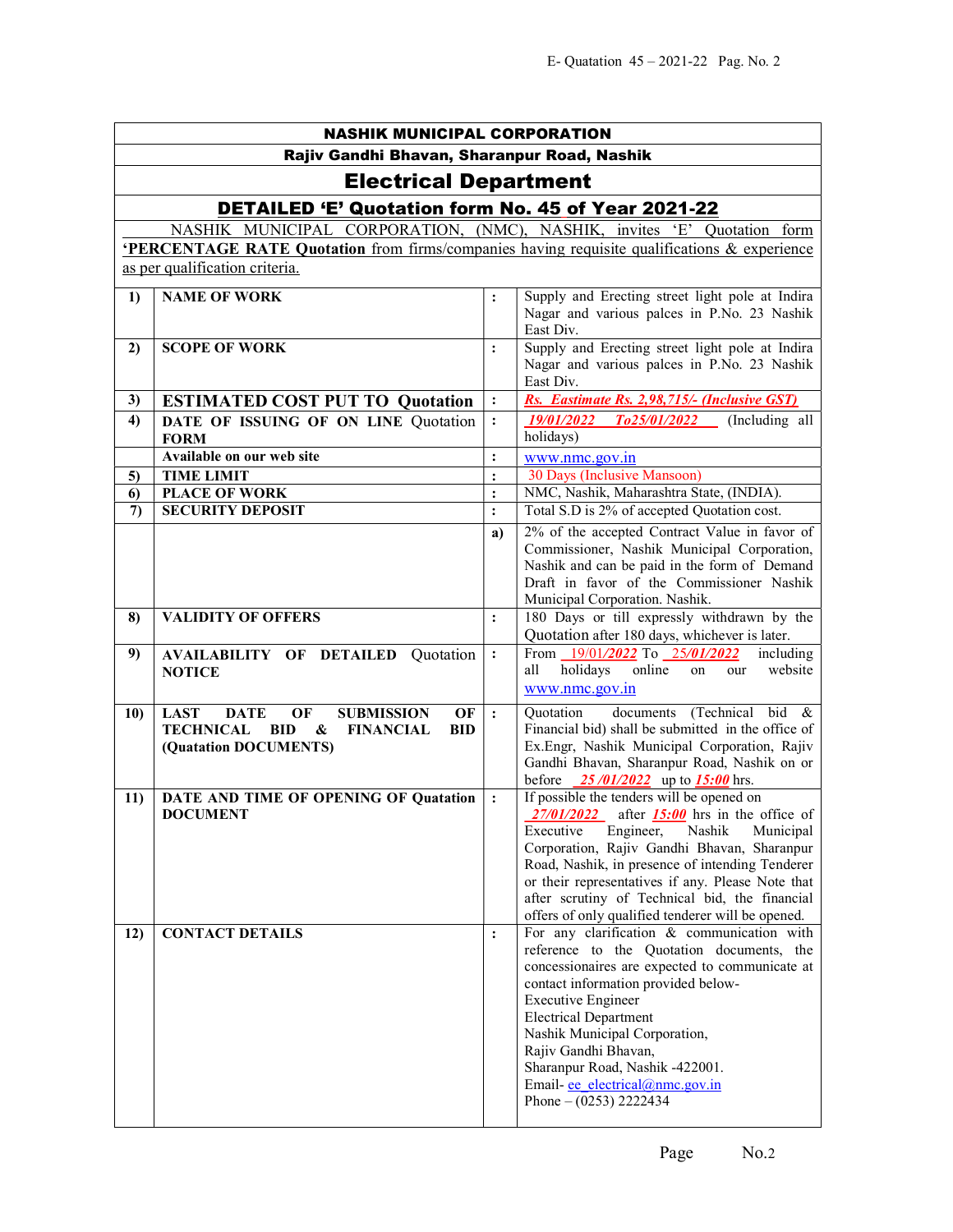| 13)          | TENDERER TO INFORM HIMSELF FULLY:-                                                                                                                                                                     |  |  |
|--------------|--------------------------------------------------------------------------------------------------------------------------------------------------------------------------------------------------------|--|--|
|              | The Quotation shall be deemed to have fully acquainted himself with the work $\&$ site                                                                                                                 |  |  |
|              | conditions and carefully examined the special conditions, the specifications mentioned for                                                                                                             |  |  |
|              | the said work, and shall be deemed to have fully informed himself regarding the local                                                                                                                  |  |  |
|              | conditions and various prevailing laws at time beings.                                                                                                                                                 |  |  |
|              | The Quotation shall also be deemed to have fully acquainted with various items involved in the works                                                                                                   |  |  |
|              | and as well as deemed to have fully acquainted himself with the fact that the work is to be carried out in                                                                                             |  |  |
|              | Nashik Municipal Corporation area. The Quotation should therefore plan his schedule of work properly so as                                                                                             |  |  |
|              | to complete the work within stipulated time limit. Nashik Municipal Corporation will not be liable for any loss                                                                                        |  |  |
|              | or damage sustained by the Quatation due to any reason.                                                                                                                                                |  |  |
|              | Contractor must abide by B1 / Quatation form condition. (Attached separately)<br>$\mathbf{i}$                                                                                                          |  |  |
|              | $\overline{ii}$ )<br>Contractor has to download mobile app of NMC Know our works / PMS and has to upload                                                                                               |  |  |
|              | photo / Video before / during / after the work.                                                                                                                                                        |  |  |
| 14)          | DEFECT LIABILITY PERIOD (DLP):-                                                                                                                                                                        |  |  |
|              | Defect liability period for the work is 12 Calendar months & it should be counted after satisfactory                                                                                                   |  |  |
|              | testing and commissioning of all components. And will start after issuing completion certificate from                                                                                                  |  |  |
|              | competent authority. The shall be responsible for maintaining the entire scheme including all labor, material,                                                                                         |  |  |
|              | supervision etc. repairing, replacing the defective material used in the work at his own cost including cost of                                                                                        |  |  |
|              | any charges during execution and testing of the scheme.                                                                                                                                                |  |  |
| 15)<br>16)   | JOINT VENTURE OR ANY TYPE OF CONSORTIUM IS NOT ALLOWED.<br>METHOD OF SUBMISSION OF BOTH THE TECHNICAL BID, FINANCIAL BID & OPENING OF                                                                  |  |  |
|              | <b>OFFER: - (i.e. Quatation documents.)</b>                                                                                                                                                            |  |  |
|              |                                                                                                                                                                                                        |  |  |
|              | The Quatation documents i.e. technical bid $\&$ financial bid both shall be uploaded only online on or before                                                                                          |  |  |
| $\bf{A}$     | specified date & time as prescribed.<br><b>TECHNICAL BID:</b>                                                                                                                                          |  |  |
|              | Technical bid shall be uploaded online on the specified web site www.nmc.gov.in All Tenderer are                                                                                                       |  |  |
|              | requested to upload the requisite documents of Technical bid on the specified web site well in advance prior to                                                                                        |  |  |
|              | the last date of submission of bid to avoid network congestion.                                                                                                                                        |  |  |
|              | The Quatation shall upload the scanned copies on website www.nmc.gov.in<br>document as per                                                                                                             |  |  |
|              | conditions.                                                                                                                                                                                            |  |  |
| 1)           | Certificate as a registered contractor in electrical category with Maharashtra PWD OR CPWD as class 'D'. Valid as on<br>date.                                                                          |  |  |
| 2)           | Valid Electrical contractor's license by Govt. of Maharashtra                                                                                                                                          |  |  |
| 3)           | Valid PAN registration certificate.                                                                                                                                                                    |  |  |
| 4)           | Valid P.F / EPF Registration certificate.                                                                                                                                                              |  |  |
| 5)           | Valid GST registration certificate.                                                                                                                                                                    |  |  |
| B)           | <b>FINANCIAL BID:</b>                                                                                                                                                                                  |  |  |
|              | The Quatation shall upload the financial bid on-line only on the specified web-site. www.nmc.gov.in                                                                                                    |  |  |
|              | well in advance prior to the last date & time of submission of financial bid to avoid network congestion./ In                                                                                          |  |  |
|              | sealed Envelop at NMC office.                                                                                                                                                                          |  |  |
|              | Tenderers shall quote a firm offer. Conditional offers shall not be considered and shall be treated as non-<br>responsive and thereof.                                                                 |  |  |
|              | Tenderers are requested to fill the tender carefully after noting the items and specifications. They are                                                                                               |  |  |
|              | informed that no variation in rates etc. shall be allowed on any ground such as clerical mistake.                                                                                                      |  |  |
|              | Misunderstanding etc. after the Quatation has been submitted.                                                                                                                                          |  |  |
|              | The offer should be based on the scope of work given above and should be inclusive of all taxes of state                                                                                               |  |  |
|              | and central Govt. applicable levies, duties, insurance and all other charges including traveling, lodging and                                                                                          |  |  |
|              | boarding or any other expenses of the tenderer and other employees of the Tenderer. NMC will not bear any                                                                                              |  |  |
|              | expenses other than the cost quoted for the work.<br>The agreement will have to be carried out on the stamp paper. As per act prevailing Govt. order,                                                  |  |  |
|              | required amount of stamp paper will be purchased by the tenderer.                                                                                                                                      |  |  |
| $\mathbf{C}$ |                                                                                                                                                                                                        |  |  |
|              |                                                                                                                                                                                                        |  |  |
|              | CONDITION FOR PAYMENT OF<br>ADDITIONAL PERFORMANCE<br><b>SECURITY</b>                                                                                                                                  |  |  |
| 1)           | DEPOSIT :-                                                                                                                                                                                             |  |  |
|              | The contractor shall require to furnish the performance security deposit in the form of demand draft/<br>FDR/ recoverable Bank Guarantee of Nationalized Bank within 8 days after opening of financial |  |  |
|              | envelope (envelope No-2)                                                                                                                                                                               |  |  |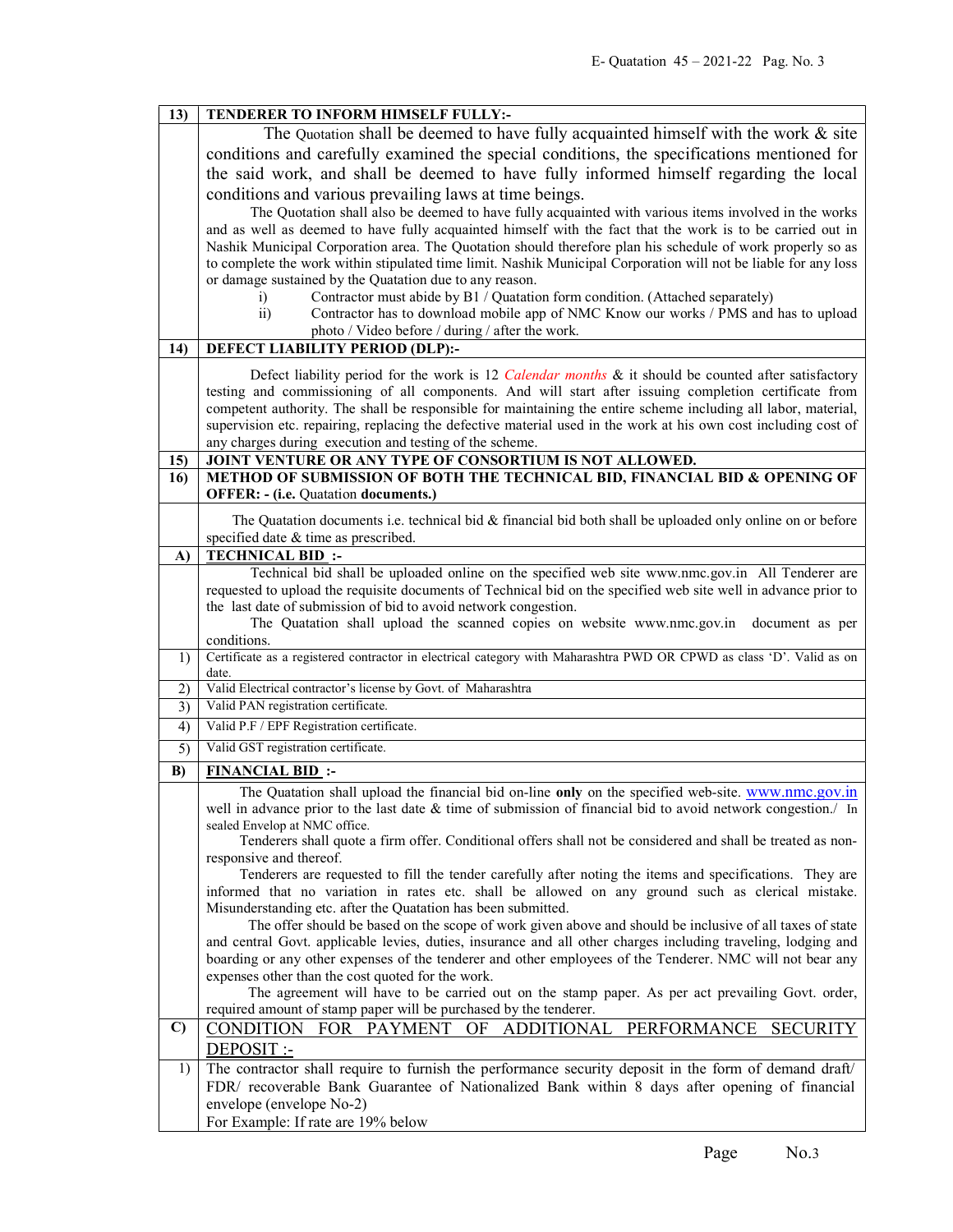|                 | $1\%$ to $10\%$ below<br>$-1\%$                                                                                                                                                                                                                                                  |  |  |
|-----------------|----------------------------------------------------------------------------------------------------------------------------------------------------------------------------------------------------------------------------------------------------------------------------------|--|--|
|                 | $-15\% - 10\% = 5\%$<br>Up to below $15%$                                                                                                                                                                                                                                        |  |  |
|                 | $(19\% - 15\% = 4\%)$ $-4\%$ $X$ 2 = 8%                                                                                                                                                                                                                                          |  |  |
|                 | Total PSD $(1+5+8) = 14\%$                                                                                                                                                                                                                                                       |  |  |
| 2)              | Additional Performance security of the successful bidder shall be returned immediately upon satisfactory                                                                                                                                                                         |  |  |
|                 | completion of work, the certificate of which shall be issued by the EE before releasing the additional security.                                                                                                                                                                 |  |  |
| 3)              | If the lowest bidder offer is more than 10% below the estimated cost of the tender, tender calling                                                                                                                                                                               |  |  |
|                 | authority should be call for the written explanation from this bidder with respect to the planning of execution                                                                                                                                                                  |  |  |
|                 | of work as the rate quoted by him. Tender calling authority should assure himself about the feasibility of                                                                                                                                                                       |  |  |
|                 | planning submitted by the bidder with respect to the quoted rates.                                                                                                                                                                                                               |  |  |
| D)              | <b>OPENING OF OFFER:-</b>                                                                                                                                                                                                                                                        |  |  |
|                 | Tenders will be opened in the office of Executive Engineer (NMC) as mentioned above                                                                                                                                                                                              |  |  |
| $\ddot{1}$      | <b>Technical bid:</b> If possible technical bid will be opened to verify its contents as per requirement on specified                                                                                                                                                            |  |  |
|                 | date & time. If the various documents do not meet the requirements of the Tender, Tenderer will be                                                                                                                                                                               |  |  |
|                 | disqualified, However if the Executive Engineer feels that the Tenderer may be asked to submit the requisite                                                                                                                                                                     |  |  |
|                 | document within a stipulated time frame at the discretion of opening authority and if the Tenderer fails to                                                                                                                                                                      |  |  |
|                 | submit those documents within the stipulated time frame then a note will be recorded accordingly by the                                                                                                                                                                          |  |  |
|                 | opening authority and the said Tenderer's offer will not be considered for further action.                                                                                                                                                                                       |  |  |
| $\overline{11}$ | Financial Bid: If possible this bid shall be opened on date $\&$ time specified of the qualified Tenderer                                                                                                                                                                        |  |  |
|                 | only if contents of Technical bid are found acceptable.                                                                                                                                                                                                                          |  |  |
|                 | The tendered rate in form B-1 of the tender as percentage above / below the estimated rates put to the tender                                                                                                                                                                    |  |  |
|                 | the amount shall then be read out.                                                                                                                                                                                                                                               |  |  |
| iii)            | NMC is not responsible if due to any reason, tender documents are not uploaded on the last date of                                                                                                                                                                               |  |  |
|                 | submission. To avoid network congestion proper care should be taken and may upload tender well in advance                                                                                                                                                                        |  |  |
|                 | before last date & time of submission.                                                                                                                                                                                                                                           |  |  |
| iv)             | Tenderer and his authorized representative shall remain present with original documents during opening of                                                                                                                                                                        |  |  |
|                 | Financial bid.                                                                                                                                                                                                                                                                   |  |  |
| 17)             | <b>GENERAL CONDITIONS:-</b>                                                                                                                                                                                                                                                      |  |  |
| a)              | <b>APPROVALS:-</b>                                                                                                                                                                                                                                                               |  |  |
|                 | i)All work shall be carried out as per the specification contained in the standard specification published by                                                                                                                                                                    |  |  |
|                 |                                                                                                                                                                                                                                                                                  |  |  |
|                 |                                                                                                                                                                                                                                                                                  |  |  |
|                 | public works and housing department, Govt. of Maharashtra. In case of the discrepancy decision of the                                                                                                                                                                            |  |  |
|                 | Engineer-In-Charge will be Final.                                                                                                                                                                                                                                                |  |  |
|                 | ii) All test of pole, Earthing, cable shall be done as per specification in the presence of representative of NMC<br>& NMC approved third party inspection at Bidder own cost                                                                                                    |  |  |
| b)              | <b>INSURANCE:-</b>                                                                                                                                                                                                                                                               |  |  |
|                 | Successful Contractor shall take out necessary Insurance Policy / Policies so as to provide adequate insurance                                                                                                                                                                   |  |  |
|                 | cover for executive of the awarded contract work from the " Directorate of insurance, Maharashtra state                                                                                                                                                                          |  |  |
|                 | Mumbai" only. It's Postal address for correspondence is 264, MHADA, First Floor, Opp. Kalanagar, Bandra                                                                                                                                                                          |  |  |
|                 | (East), Mumbai-400051. (Telephone nos. 6438690/6438746, Fax no.6438461).                                                                                                                                                                                                         |  |  |
|                 | If the contractor fails to take insurance policy as above within 15 days from the date of work order, 1%                                                                                                                                                                         |  |  |
|                 | amount will be deducted from bill.                                                                                                                                                                                                                                               |  |  |
| c)              | <b>PAYMENT:-</b>                                                                                                                                                                                                                                                                 |  |  |
|                 | i) Contractor shall submit his bills on his own printed form. The manner of preparation of bills should                                                                                                                                                                          |  |  |
|                 | be according to the routine official procedure.                                                                                                                                                                                                                                  |  |  |
|                 | ii) Payment will be released as per availability of funds and no interest or claim will be paid on account                                                                                                                                                                       |  |  |
|                 | of delayed payment.                                                                                                                                                                                                                                                              |  |  |
|                 | iii) S.D. will be released after defect liability period.                                                                                                                                                                                                                        |  |  |
| d)              | <b>REJECTION OF OFFER:-</b>                                                                                                                                                                                                                                                      |  |  |
|                 | The Commissioner, Nashik Municipal Corporation, Nashik reserves the right to reject any or all offers without                                                                                                                                                                    |  |  |
|                 | assigning any reason thereof.                                                                                                                                                                                                                                                    |  |  |
| e)              | <b>PROGRESS OF WORK:-</b>                                                                                                                                                                                                                                                        |  |  |
|                 | The contractor should take site survey within of $0$ (T0) to $3$ (T1) days. The contractor must start work within $0$                                                                                                                                                            |  |  |
|                 | (T0) to 7 (T2) days and should finish the work within period of 30 to 60 days i.e. (T2 + 30 to 60 days) as per                                                                                                                                                                   |  |  |
|                 | site requirement.                                                                                                                                                                                                                                                                |  |  |
| $\mathbf{f}$    | COMPENSATION & DELAY(Clause 2 of B1/B2 Tender condition applies here):-                                                                                                                                                                                                          |  |  |
|                 | i) Compensation & Delay will be levied on the delayed of work within time limit, the penalty will be charged                                                                                                                                                                     |  |  |
|                 | as per given below                                                                                                                                                                                                                                                               |  |  |
|                 | from 1 <sup>st</sup> day of work order to $\frac{1}{4}$ <sup>th</sup> period of work order. = nil<br>after $\frac{1}{4}$ <sup>th</sup> period of W.O. to $\frac{1}{2}$ <sup>th</sup> period of work order. = 0.025 % of tender amount per day. after $\frac{1}{2}$ <sup>th</sup> |  |  |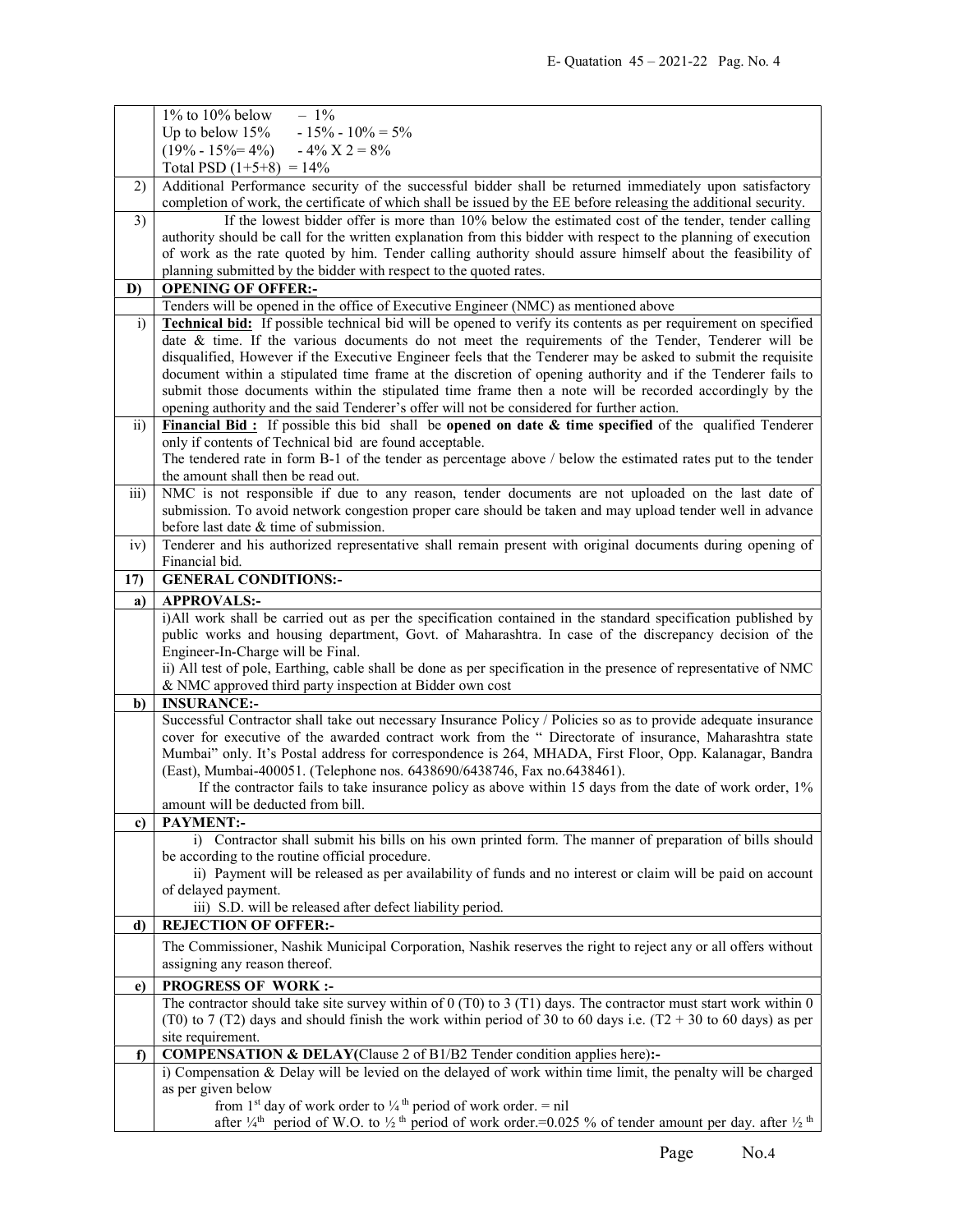|              | period of W.O. to $\frac{3}{4}$ <sup>th</sup> period of work order.=0.05 % of tender amount per day. after $\frac{3}{4}$ <sup>th</sup> period of<br>W.O. to last day of work order.=0.075 % of tender amount per day. After last date of W.O to till the                                                                                                                                                                                                                                                                                                                                                                                                                                                                   |                                                                     |  |
|--------------|----------------------------------------------------------------------------------------------------------------------------------------------------------------------------------------------------------------------------------------------------------------------------------------------------------------------------------------------------------------------------------------------------------------------------------------------------------------------------------------------------------------------------------------------------------------------------------------------------------------------------------------------------------------------------------------------------------------------------|---------------------------------------------------------------------|--|
|              | completion day of work. 0.1% of tender amount per day.                                                                                                                                                                                                                                                                                                                                                                                                                                                                                                                                                                                                                                                                     |                                                                     |  |
|              | ii) If the material used for work is found of inferior quality or not as per specifications, the tenderer shall<br>replace the fitting within 7 days from date of intimation at the cost $\&$ risk of the tenderer, failing which Earnest<br>Money Deposit & Contract Deposit of the Contractor shall be forfeited & the tenderer shall be liable for penal<br>action, including blacklisting etc. In addition to this for failure, the Earnest Money Deposit & contract<br>deposit, or any fines is imposed by the Municipal Commissioner, the same shall be payable by the tenderer<br>immediately on demand failing which the same shall be recovered from other dues to the tenderer from the<br>Municipal Corporation |                                                                     |  |
| g)           | <b>BLACKLISTING:-</b>                                                                                                                                                                                                                                                                                                                                                                                                                                                                                                                                                                                                                                                                                                      |                                                                     |  |
| h)           | Forged document are submitted or<br>i)<br>If it becomes responsive on the basis of submission of bogus certificate.<br>$\overline{11}$<br>iii) In case of non supply of equipment /accessories or supply of substandard quality or supply of equipment /<br>accessories found to have been previously used or having reconditioned part.<br>The successful bidder will have to pay initial deposit 5 % amount of the total cost of his bid as<br>iv)<br>security deposit shall paid in the treasury of N.M.C. within 10 days from the date of communication of<br>acceptance of his offer. Failing which the EMD will be also forfeited at the risk & cost of the tenderer.<br><b>DISPUTE:-</b>                            |                                                                     |  |
|              | The Commissioner, Nashik Municipal Corporation is the sole arbitrator for this work & contract.                                                                                                                                                                                                                                                                                                                                                                                                                                                                                                                                                                                                                            |                                                                     |  |
| i)           | <b>ACKNOWLEDGING COMMUNICATIONS:-</b>                                                                                                                                                                                                                                                                                                                                                                                                                                                                                                                                                                                                                                                                                      |                                                                     |  |
|              | Every Communication from the Executive Engineer (Ele.) Nashik Municipal Corporation of Nashik to the<br>tenderer should be acknowledging by the tenderer with the signature of authorized person and with official<br>rubber stamp of the tenderer.                                                                                                                                                                                                                                                                                                                                                                                                                                                                        |                                                                     |  |
| $\mathbf{j}$ | <b>JURISDICTION OF COURTS NASHIK ONLY:-</b>                                                                                                                                                                                                                                                                                                                                                                                                                                                                                                                                                                                                                                                                                |                                                                     |  |
| $\bf k$      | <b>TAXES AND DUTIES:-</b>                                                                                                                                                                                                                                                                                                                                                                                                                                                                                                                                                                                                                                                                                                  |                                                                     |  |
|              | The rates quoted by the tenderer should inclusive of all duties, levies taxes including GST.                                                                                                                                                                                                                                                                                                                                                                                                                                                                                                                                                                                                                               |                                                                     |  |
|              |                                                                                                                                                                                                                                                                                                                                                                                                                                                                                                                                                                                                                                                                                                                            |                                                                     |  |
| $\bf{D}$     | <b>FORCE MAJEURE CLAUSE:-</b>                                                                                                                                                                                                                                                                                                                                                                                                                                                                                                                                                                                                                                                                                              |                                                                     |  |
|              | It is at desecration of NMC authority to imposed force majeure clause and thereof.                                                                                                                                                                                                                                                                                                                                                                                                                                                                                                                                                                                                                                         |                                                                     |  |
|              |                                                                                                                                                                                                                                                                                                                                                                                                                                                                                                                                                                                                                                                                                                                            | Sd                                                                  |  |
|              |                                                                                                                                                                                                                                                                                                                                                                                                                                                                                                                                                                                                                                                                                                                            | <b>Executive Engineer</b>                                           |  |
|              | Signature and Stamp<br>Of Contractor                                                                                                                                                                                                                                                                                                                                                                                                                                                                                                                                                                                                                                                                                       | <b>Electrical Department</b><br><b>Nashik Municipal Corporation</b> |  |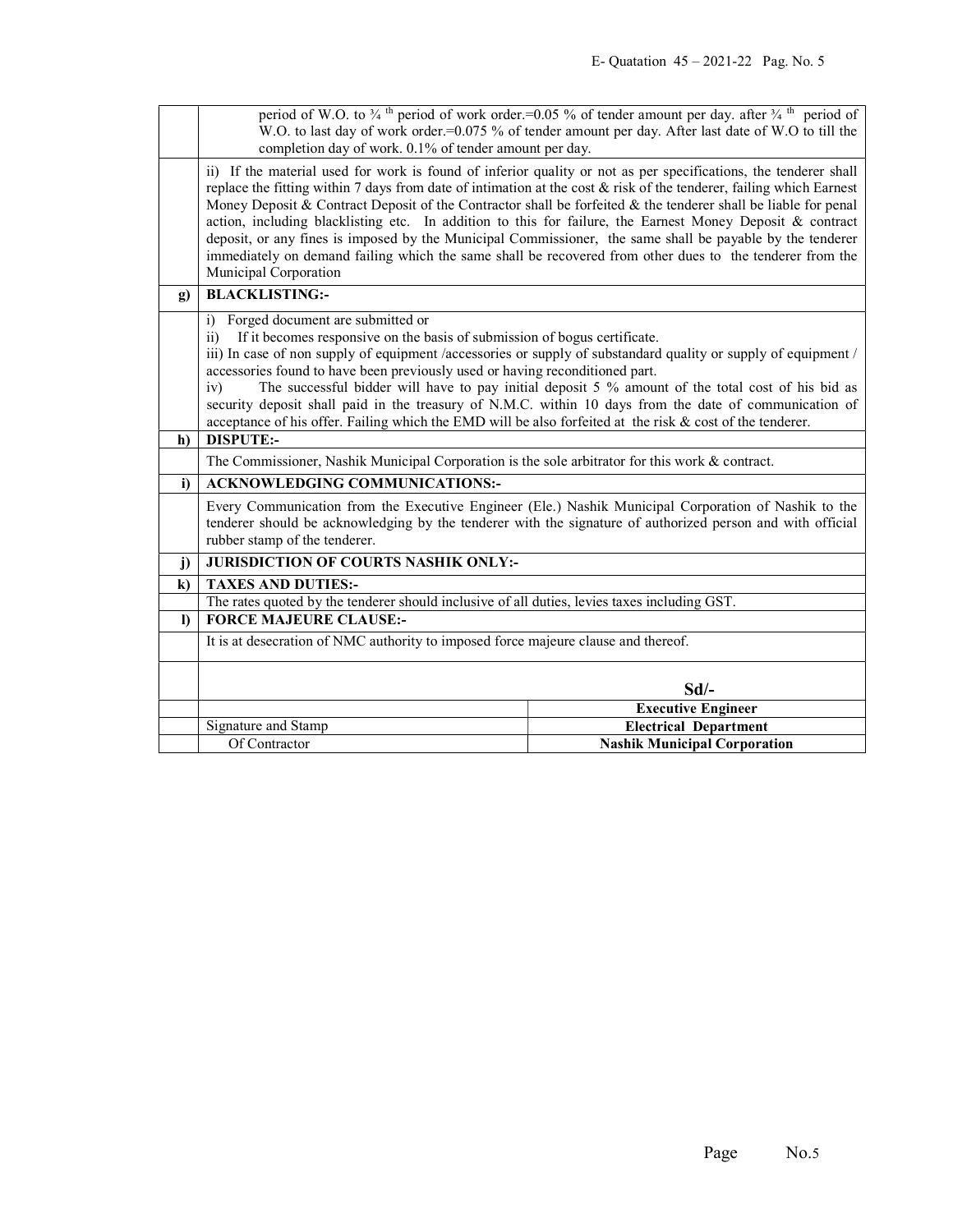## NASHIK MUNICIPAL CORPORATION ELECTRICAL DEPARTMENT

'E' Quotation form No. 45 (2021-22)

Name of work:- Supply and Erecting street light pole at Indira Nagar and various palces in P.No. 23 Nashik East Div.

 SCHEDULE 'B' OF B- 1 'E' QUOTATION FORM Sr. No. Item 1980 Oty. Rate Per Amount 1 Supplying and erecting G.I. tubular swaged pole114.3 x 88.9 x 76.1mm. dia with 4.5x3.65x3.25 mm thickness  $(4 + 1.5 + 1.5 \text{ m})$  length respectively and total 7 m long with pole cap, base plate in provided foundation.(weight 73 kg.) as per specification 11 Nos. 7807 Each 85877.00  $2 \overline{)16-3-3}$ Making cement concrete foundation including excavation (60 x 60 x 150) cm deep in 1:3:6 cement concrete 20  $x 25$  mm stone metal,  $(45 x 45 x 45)$ cm /45 cm dia. x 45 cm height plinth duly plastered, with necessary curing and finishing complete. (above 6 m to 9 m poles) 11 Nos. 1942 Each 21362.00  $3 \mid 9-1-4$ Supplying and erecting pipe type earthing with 40mm. dia.G.I. pipe or 20mm dia. G.I. rod complete with all materials as per specification no. EA-EP 11 Nos. 1355 Each 14905.00  $4 \mid 2 - 9 - 2 \mid$ Supplying and erecting Street light bracket made from 40 mm. dia 'B' class G.I. Pipe, 0.6m. in length along with pole cap of 300 mm length and 80 mm dia duly welded with provided leads as per specification no. FG-BKT/BPC 09 Nos. 635 Each 5715.00  $5 \t 2-9-6$ Supplying and erecting Street light bracket for erection of Double fitting made from 40 mm. dia 'B' class G.I. pipe 1.0 m in length along with pole cap of 300 mm length 100 mm dia duly welded as per specification no. FG-BKT/BPC 2 Nos. 1233 Each 2466.00

Estimate Cost put Rs.298715/- Time limit :- 30 Days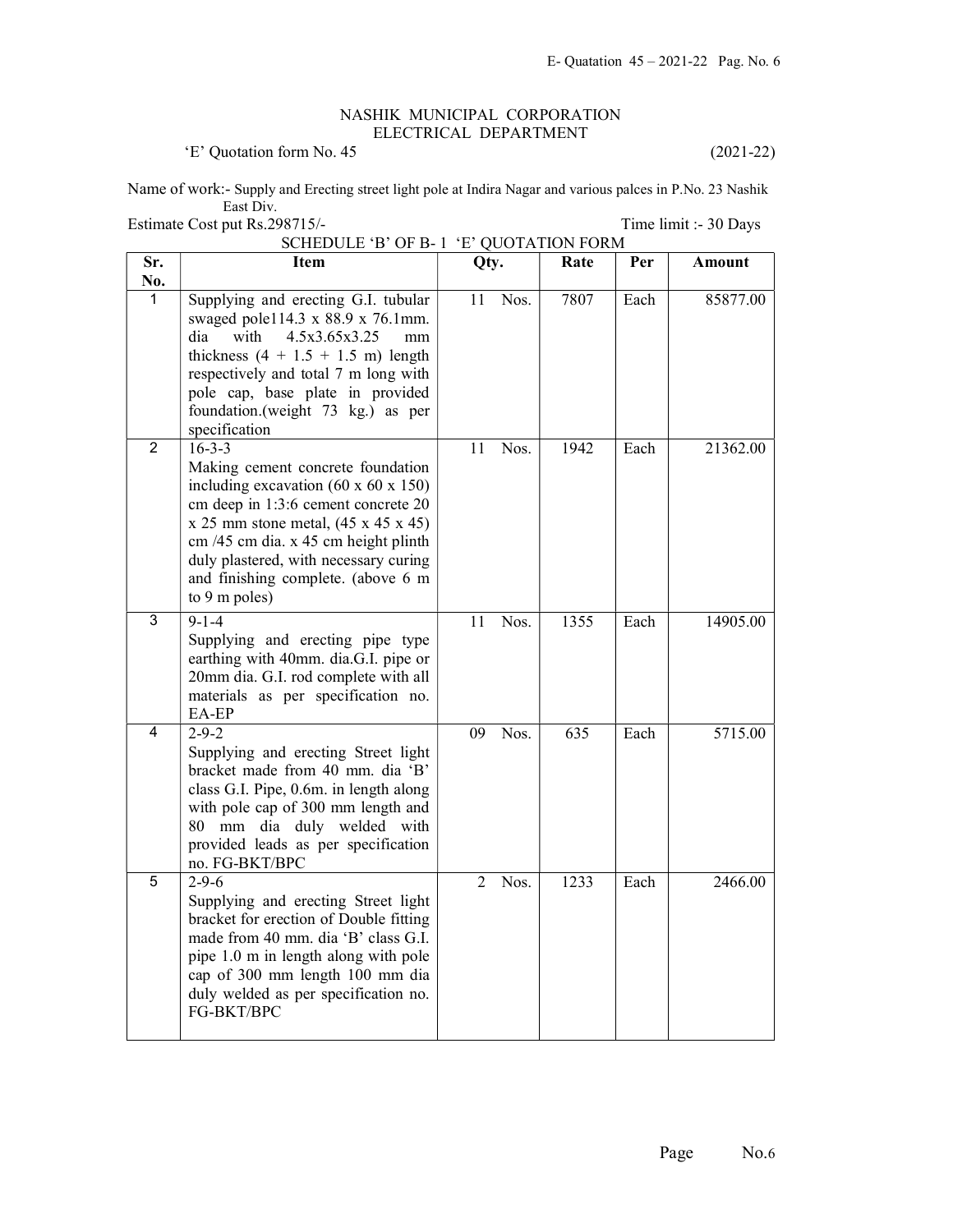| Sr.      | <b>Item</b>                                                                                                                                                                                                                                                                                                                | Qty. |      | Rate                  | Per       | Amount    |
|----------|----------------------------------------------------------------------------------------------------------------------------------------------------------------------------------------------------------------------------------------------------------------------------------------------------------------------------|------|------|-----------------------|-----------|-----------|
| No.      |                                                                                                                                                                                                                                                                                                                            |      |      |                       |           |           |
| 6        | $1 - 3 - 27$<br><b>PVC</b><br>Supplying<br>and<br>erecting<br>insulated PVC round sheathed 1.5<br>sq.mm (30 no. x 0.25 mm dia.) 3<br>core flexible multi stranded copper<br>Industrial cable for voltage grade up<br>to 1.1 kV                                                                                             | 60   | Mtr. | 57                    | Mtr       | 3420.00   |
| 7        | $7 - 6 - 9$<br>Supplying and laying (including<br>excavation of suitable width & depth<br>up to 90 cm) 50 mm outside dia.<br>double wall corrugated pipes (DWC)<br>of HDPE for enclosing cable below<br>ground/road surface, to required<br>depth complete.                                                                | 330  | Mtr. | 200                   | Mtr       | 66000.00  |
| 8        | $7 - 1 - 28$<br>Supplying, erecting $\&$ terminating<br>XLPE armoured cable 4 core 10 sq.<br>aluminium conductor with<br>mm.<br>continuous 5.48 sq. mm. (12 SWG)<br>G.I. earth wire complete erected with<br>glands & lugs, on wall/ trusses/pole<br>or laid in provided trench/ pipe as<br>per specification no. CB-LT/AL | 370  | Mtr. | 163                   | Mtr.      | 60310.00  |
| 9        | $7 - 8 - 8$<br>Supplying & erecting FRP box of<br>size 300 x 200 x 125 mm, 2.7 mm<br>thick complete on pole/wall as per<br>specification no. CB-SB                                                                                                                                                                         | 11   | Nos. | 605                   | Each      | 6655.0    |
|          |                                                                                                                                                                                                                                                                                                                            |      |      | Total Rs. Without GST |           | 266710.00 |
| GST 12 % |                                                                                                                                                                                                                                                                                                                            |      |      | 32005.00              |           |           |
|          |                                                                                                                                                                                                                                                                                                                            |      |      |                       | Total Rs. | 298715.00 |

I /We are hereby agreed to exeute the above work at  $\%$  above / below (In words) ……..……… ……………………………… perecent ) the estimated rates.

Signature & stamp of Contractor

Sd/-

 Executive Engineer (Ele.) Nashik Municipal Corporation,